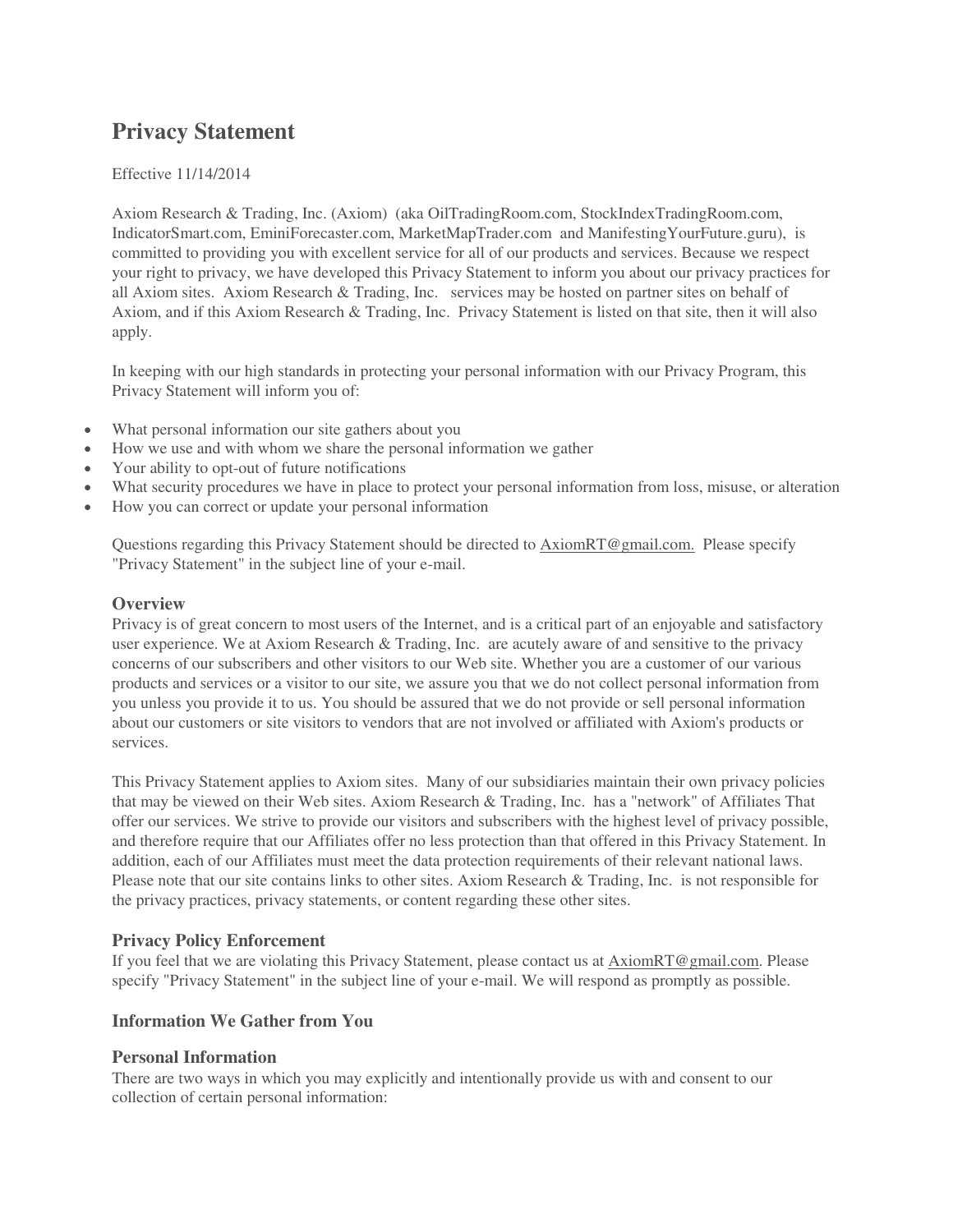- **Site Registration** for our free products and services We use links throughout our site to provide you with the opportunity to contact us via e-mail to ask questions, request information and materials, register or sign up for news, reports, site access, guides or seminars, or provide comments and suggestions. You may also be offered the opportunity to have one of our representatives contact you personally to provide additional information about our products or services. To do so, we may request additional personal information from you, such as your name and telephone number, to help us satisfy your request.
- **Purchase** If you choose to enroll for one of our products or services, we will request certain information from you. Depending on the type of product or service that you request, you may be asked to provide different personal information. For certain products and services, we may require your name, address, telephone number, e-mail address, and credit card number. Other products and services may require different or supplemental information from you in order to apply. For a detailed listing of the type of personal information requested for our various products, please refer to the enrollment page for the particular product or service. Under no circumstances do we collect any personal data revealing racial or ethnic origin, political opinions, religious or philosophical beliefs, trade union membership, health, or sex life.

# **Statistical Information About Your Visit**

When you visit our site, our computers may automatically collect statistics about your visit. This information does not identify you personally, but rather identifies information about a visit to our site. We may monitor statistics such as how many people visit our site, the user's IP address, which pages people visit, from which domains our visitors come and which browsers people use. We use these statistics about your visit for aggregation purposes only. These statistics are used to help us improve the performance of our Web site.

#### **Use of Cookies**

We only use "cookies" as described in this Section. A "cookie" is a piece of information that our Web site sends to your browser, which then stores this information on your system. If a cookie is used, our Web site will be able to "remember" information about you and your preferences either until you exit your current browser window (if the cookie is temporary) or until you disable or delete the cookie. Many users prefer to use cookies in order to help them navigate a Web site as seamlessly as possible. You should be aware that cookies contain no more information than you volunteer, and they are not able to "invade" your hard drive and return to the sender personal or other information from your computer.

Our uses of "cookies" are limited to the following specific situation. That situation is with respect to temporary cookies. There are two instances in which we use temporary cookies. First, if you are accessing our services through one of our online applications our Web server may automatically send your browser a temporary cookie, which is used to help your browser navigate our site. The only information contained in these temporary cookies is a direction value that lets our software determine which page to show when you hit the back button in your browser. This bit of information is erased when you close your current browser window. If you come to our site from one of our business partners, our Web server may also send your browser a temporary cookie that reflects an "origination code" for that business partner. We use this information for statistical and marketing purposes.

#### **How We Use and With Whom We Share the Personal Information We Gather**

We assure you that the personal information we gather from you is used by us only as explained below.

#### **Sending you responses and updates**

We generally respond to any e-mail questions, requests for product or service information, and other inquiries that we receive. We may also retain this correspondence to improve our products, services, and Web site, and for other disclosed purposes. Frequently we retain contact information so that we can send individuals updates or other important information about our services and products. Occasionally these updates or other important information may be sent out by third parties on our behalf. Please be assured that any third party who contacts you in this capacity has executed a confidentiality agreement with us that contains a provision ensuring the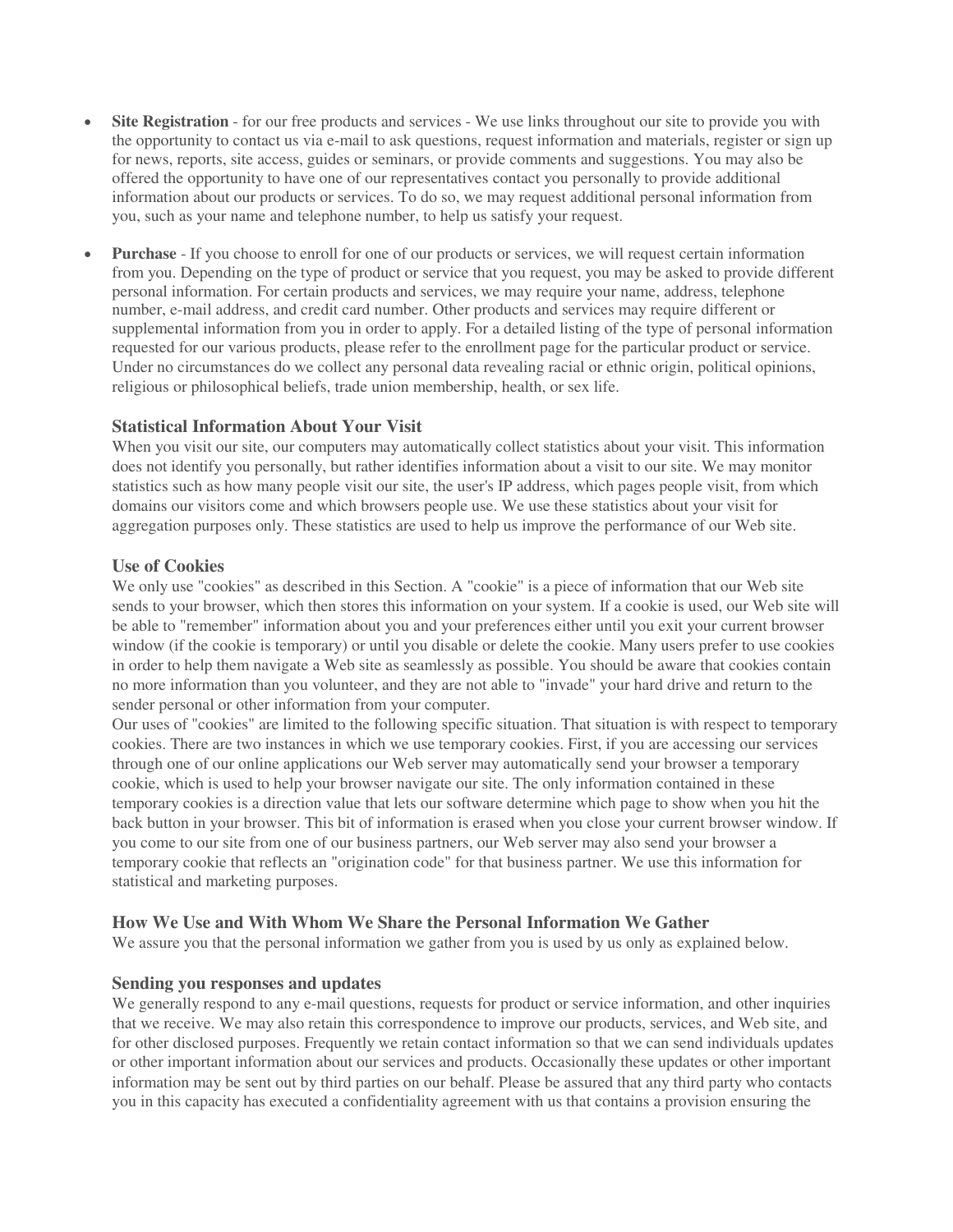privacy and security of any transferred information and limits the third party's use of the shared information to sending updates or providing services on our behalf. Our subsidiary companies may also send you information about their services and products. In situations where you have supplied your information in connection with a question or request for information about a product or service offered by a Axiom Research & Trading, Inc. business partner, we may also send the information you have supplied to the Axiom Research & Trading, Inc. business partners that offer such products or services. Please be assured that these Axiom Research & Trading, Inc. business partners have agreed to ensure the privacy and security of any transferred information and may only use the shared information to send you information about products or services about which you asked.

#### **Facilitating the support, renewal, and purchase of our products and services**

We may use the information you submit to contact you to discuss the support, renewal, and purchase of our products and services. We may provide our subsidiary companies with your information so that they may send you information about their services and products. We may also provide the information you have submitted to us to a Axiom Research & Trading, Inc. subsidiary, business partner, or independent reseller (either within or outside the United States) so that the subsidiary, business partner, or independent reseller can contact you and facilitate the support, renewal, and purchase of Axiom Research & Trading, Inc. products and services. You may receive a communication directly from one of our subsidiaries, business partners, or independent resellers. Please be assured that any subsidiary, business partner, or independent reseller who contacts you for one of these purposes has agreed to use the information we supply only in accordance with a confidentiality agreement. To find out the names and locations of the subsidiaries, business partners, and/or independent resellers to whom we have provided your information, please contact us at the address given at the end of this Privacy Statement.

# **Disclosure by Law and Protection of Axiom Research & Trading, Inc. and Others**

If we are required by law to disclose certain information to local, state, federal, national or international government or law enforcement authorities, we will do so (for example, we may disclose the identity of purchasers of certain software products to the U.S. Department of Commerce, Bureau of Export Administration, as required under the terms of our export licenses). We will also disclose information to third parties as necessary in order to comply with applicable laws and regulations. In addition, Axiom Research & Trading, Inc. may share information in order to investigate, prevent, or take action regarding illegal activities or suspected fraud, or enforce or apply Axiom's agreements.

#### **Business Transitions**

Circumstances may arise where, whether for strategic or other business reasons, Axiom Research & Trading, Inc. decides to sell, buy, merge or otherwise reorganize businesses or business units in some countries. Such a transaction may involve the disclosure of personal information to prospective or actual purchasers, or the receipt of it from sellers. It is Axiom's practice to seek appropriate protection for information in these types of transactions.

#### **Surveys**

From time-to-time we may request information from customers via surveys. Participation in these surveys is completely voluntary and the user therefore has a choice whether or not to disclose this information. Survey information will be used for purposes of monitoring or improving the use of and satisfaction with this Web site, and improving our customer service and product offerings.

# **Your Ability to Opt-Out of Further Notifications**

From time-to-time, we notify our subscribers of new products, announcements, upgrades and updates. If you would like to opt-out of being notified please use the unsubscribe option in our ICANN compliant emails, or please contact us at the address given at the end of this Privacy Statement.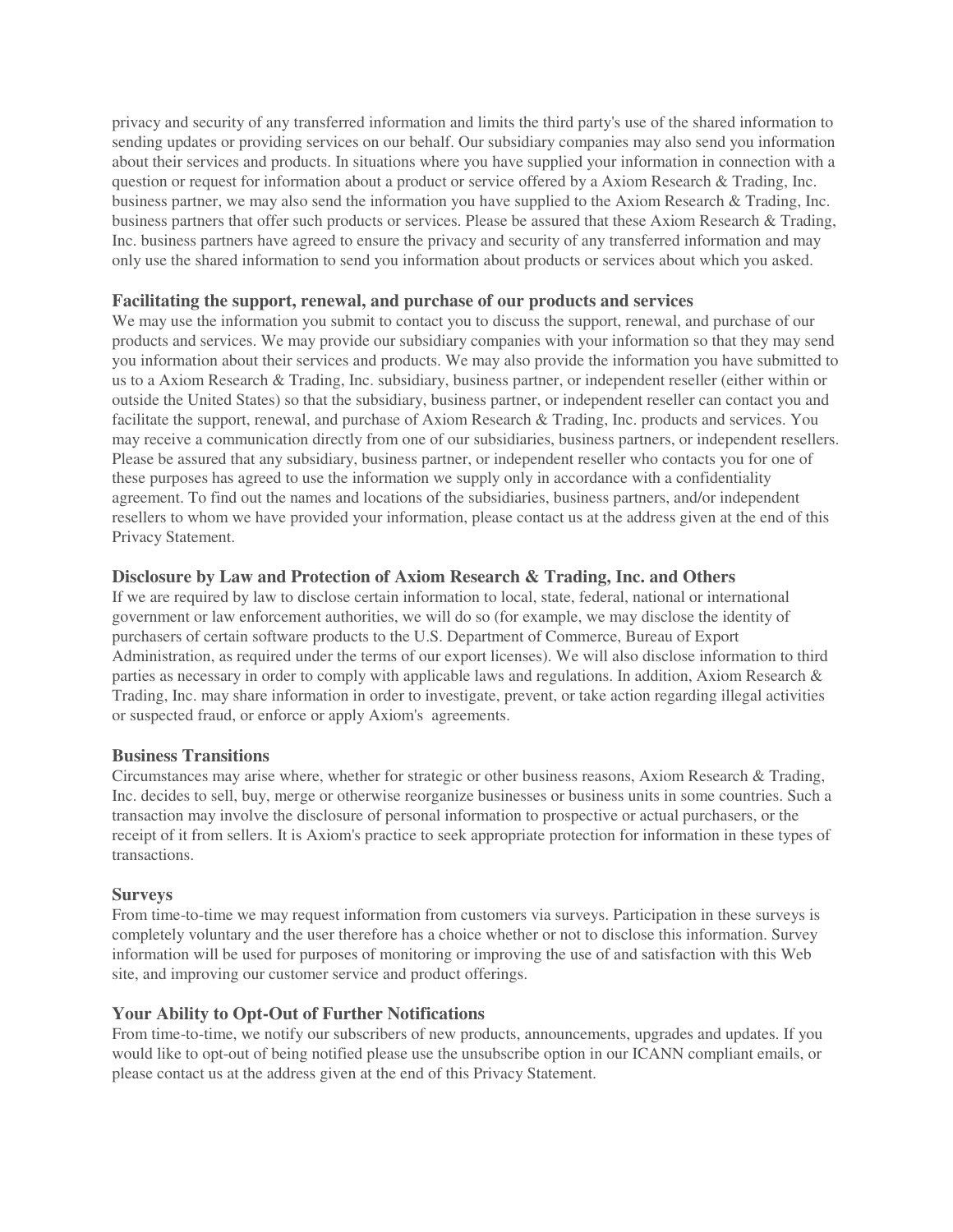If you receive a marketing communication from our subsidiaries, business partners or independent resellers, you should opt-out with that entity directly.

#### **Our Security Procedures**

We consider the protection of all personal information we receive from our Web site visitors and subscribers as critical to our corporate mission. Please be assured that we have security measures in place to protect against the loss, misuse, and alteration of any personal information we receive from you. As with any transmission over the Internet, however, there is always some element of risk involved in sending personal information. In order to try to minimize this risk, we encrypt all information that you submit in ordering one of our products or services using the Secure Sockets Layer (SSL) protocol.

# **How You Can Update or Correct Your Personal Information**

If you would like to update or correct any personal information in our records you may email us at [AxiomRT@gmail.com](mailto:Support@sirisaacpublishing.com) 

# **Changes to this Privacy Statement**

If a material change is made to this Privacy Statement and/or the way we use our customers' personally identifiable information then, we will post prominent notice of the nature of such change on the first page of this Privacy Statement and also on our home page.

# **GDPR (Updated May 25, 2018)**

The aim of the GDPR is to protect natural persons (EU/EEA Citizens) in relation to the processing of their personal data. The regulation applies to those within the EU/EEA which may hold such data, but also to those outside the EU/EEA which may offer goods or services to natural persons within that area, or send personal data to organization's within the EU/EEA, or send personal data to recipients within the EU/EEA. Axiom Research & Tracing, Inc. (Axiom), a US Based company, may offer good or services to natural persons of the EU/EEA from time to time via its websites as it is possible for these natural persons to find and visit our websites, therefore certain principles and rights exist for these natural persons that AXIOM takes into consideration. As Defined in Article 4 (6), AXIOM is to be considered a Data Controller. A Data Controller has certain obligations to natural persons (EU/EEA Citizens) when processing and storing your Personal data.

#### **Privacy Notice**

#### *Data Controller obligations:*

- Data must be available to the data subject.
- Describe what data will be collected and for what purposes.
- Detail any recipients who will receive the data, including if will be transferred outside EEA, and how data will be protected with onward transfer.
- If any legitimate interests exist in collecting and/or processing the data.
- Describe data retention and/or storage periods, or the criteria used to determine retention periods.
- Describe data subject rights, and how a data subject can exercise his/her rights.
- Details around any uses of automated decision-making.

#### **Personal Data Collection**

Processing of your EU/EEA personal data may only apply under certain conditions, such as receiving your express consent or where processing is a necessary consequence of the establishment, exercise or defense of legal claims, or wherever courts are acting in their judicial capacity. AXIOM has updated its privacy policies to notify EU/EEA citizens of their rights and also to be transparent where applicable of what information AXIOM collects and how we process data of EU/EEA citizen's personal data.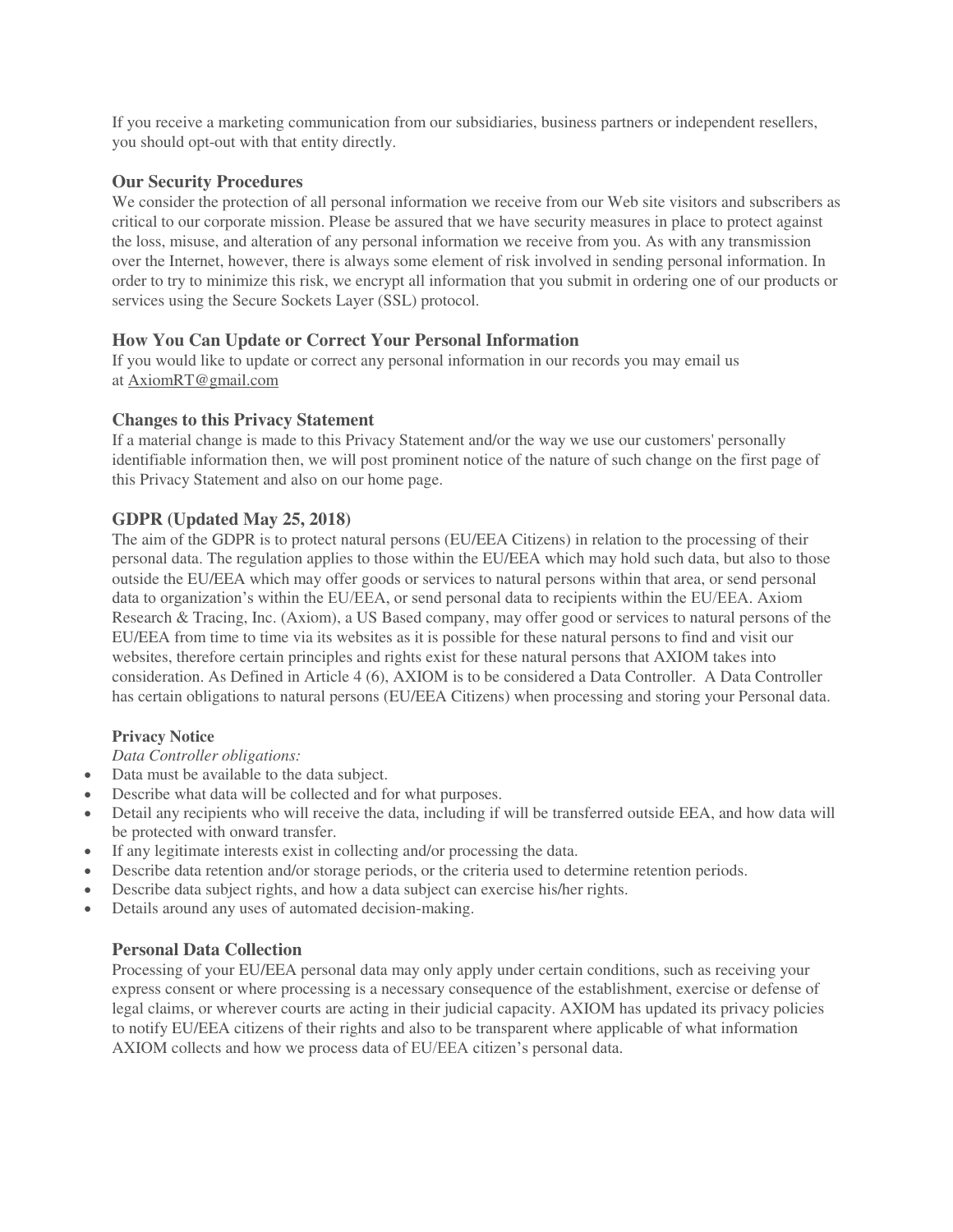AXIOM **DOES NOT** collect what is to be considered sensitive personal data as some of the examples of such data include: race, ethnic background, religious/political affiliations and health and medical information about a data subject.

AXIOM **DOES** collect certain personal data in order for AXIOM to provide its products and services to EU/EEA citizens upon receiving express consent. This personal data may include one or more of the following data attributes, dependent upon the submission form and data attributes filled out by the EU/EEA citizen:

- First Name
- Last Name
- Email Address
- Address
- Phone Number

In addition, before receiving express consent, there will be transparent and plain language that states AXIOM may use this information for marketing purposes. Marketing is defined as sending internal and 3<sup>rd</sup> party offers that may be of interest to the EU/EEA citizen. Methods of communicating these offers include email, text, and phone. EU/EEA citizens have the right to opt out at any time by following the opt out instructions included in the marketing materials or by contacting us at [axiomrt@gmail.com.](mailto:admin@sirisaacpublishing.com) Please see the section Right of the EU/EEA Data Subject for more information below.

# **AXIOM DOES collect the following data upon visiting our website(s) which Include**

- IP Address
- Metadata (browser version, device name, etc.)
- Cookie Data (expiring no more than 30 days)

The purpose of this data is to enhance user experience, and allows us to view visitors geo location, time on site, what device the user used to access our site, what browser version so we can better format and properly display pages to enhance viewing. Cookies may be used to remember settings or preferences from visitors or to not display the same advertisement or tailor or track advertisements. EU/EEA citizens will have the right to request cookie deletion and AXIOM will work on those requests to the best of our ability. All requests can be sent to axiomrt@gmail.com.

# **Rights of the EU/EEA Data Subject**

EU/EEA citizens have rights to transparency, access, updating, restrict processing and which may also include to be forgotten.

Below is a summary of the rights which the data subject has, including the right to request information. Under the GDPR what does this mean to you? As owners of your data, you are granted rights and data controllers who process and/or store your information, are required under GDPR to comply with your data requests. AXIOM will respond to all requests in a reasonable time frame and in a courteous manner. AXIOM will also store data no longer than necessarily needed as part of its data minimization practices:

- **Right to Access** (Article 15): You have the right to request a copy of your personal data that AXIOM has collected on you. Please send requests to axiomit@gmail.com. We will comply with this request in a timely manner to not be more than 30 days.
- **Right to Rectification** (Article 16): You have the right to change inaccurate information of the data we have on you. For example, if you have a different email address or there is a typo or misspelling in your name you can send AXIOM a request to update this information. Please send all update requests to [axiomrt@gmail.com.](mailto:admin@sirisaacpublishing.com) We will comply with this request in a timely manner to not be more than 30 days.
- **Right to Erasure** (Article 17): You have the right to request to delete your data. You may request for AXIOM to delete all existing personal data. You may also with to withdraw consent to not receive any future communications from AXIOM. We will honor these requests in a timely manner not to exceed more than 30 days. Please send Right to Erasure requests to **axiomrt@gmail.com**